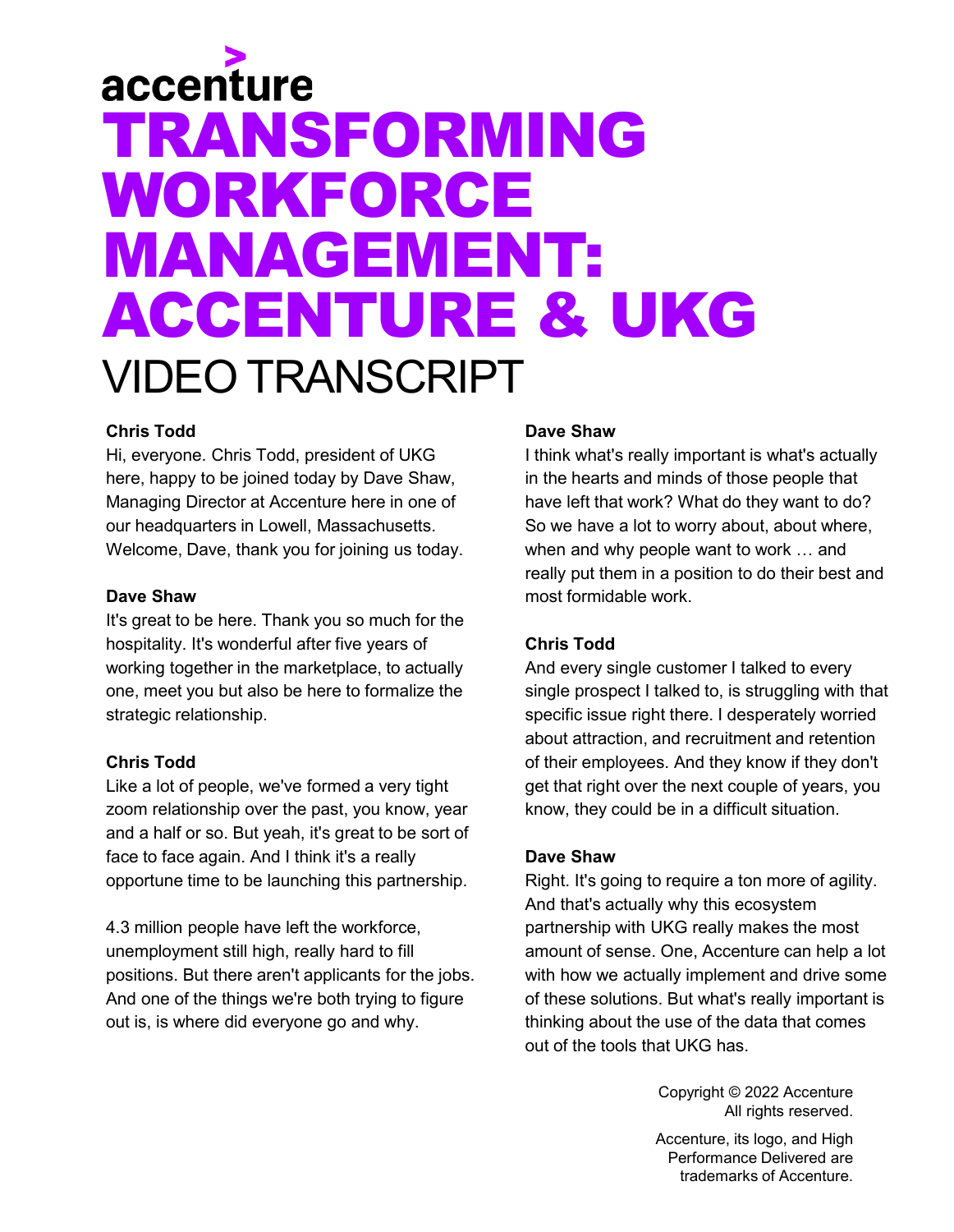

Just think real long and hard about the AI and the machine learning components that you actually have, we can actually harness that data actually put companies a position to optimize their workforce.

#### **Chris Todd**

You know, our solutions enable employers to schedule every single employee to make sure they've got the right shift in the right place at the right time. And, the efficiency story that we've both been talking about for decades, is still there. But it now needs to be delivered with a different lens right around being a great place to work for all.

#### **Dave Shaw**

So with UKG, we actually have the tools and the techniques. And with Accenture combined, we actually create offerings for our clients that really, really take their workforce management to a new spot.

# **What Accenture and UKG bring to one another**

#### **Chris Todd**

Right. And so one of the areas where sort of I'm particularly excited is when I sort of think about what Accenture can sort of deliver to UKG.

We're convinced sort of, humbly speaking, we have the best workforce management solutions in the world. It's what we've been doing for 40 years, have an incredible global presence with the customers that we have and the solutions that we have.

But having the opportunity to partner with a firm like Accenture, with the resources that you have, the skills that you have,

the breadth and depth that you have sort of throughout the globe, I think it's going to enable us at UKG, first and foremost, to serve our customers in a completely different way, but have an even bigger impact than we've had before.

#### **Dave Shaw**

For us at Accenture, I think it's really important that we actually go to market with excellent ecosystem partners like UKG.

Yeah, and one of the most important things for us is to optimize basically, the operations for our clients. The fact that we can help our clients, maybe make a strategic move to the cloud. Yeah. And do that with with clarity around their workforce. That's above all, one of the most important things for us in this partnership.

#### **Dave Shaw**

Secondarily, I think to your point about the data before we can harness that data to actually come up with offerings that allow us to actually expand the use of that, we're going to create a ton more value for those clients that we have.

And then lastly, I think that again, there's something about the human perspective that we've got here, if we can actually put all those humans that work for all of these great companies that our clients and your clients and put them in a position to do great work. That'd be awesome.

Organizations are going to become employers of choice by making their employees empowered, right.

> Copyright © 2022 Accenture All rights reserved.

Accenture, its logo, and High Performance Delivered are trademarks of Accenture.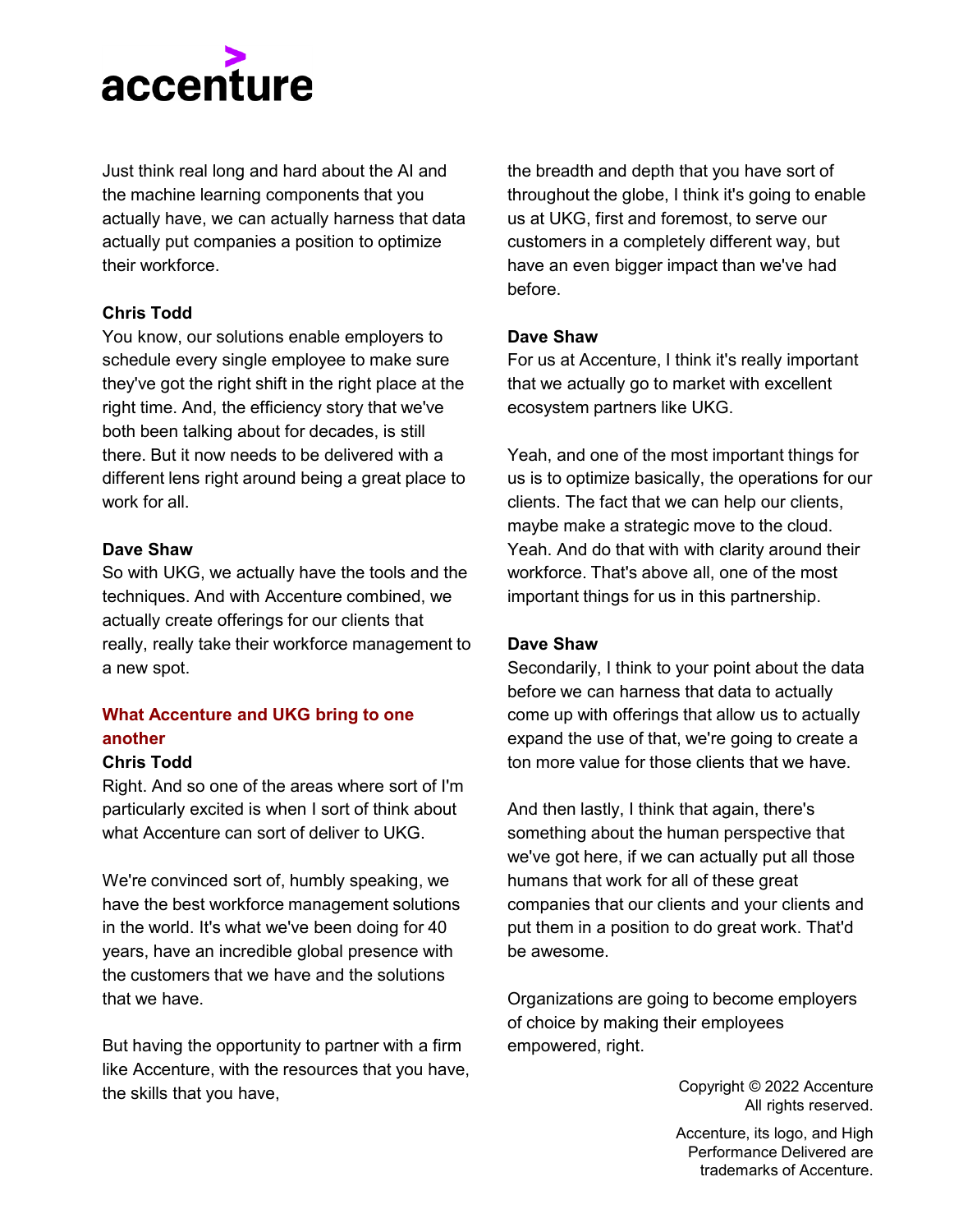

And by giving them the tools that they need in order to feel empowered. And I think with that sort of employee first mentality, we're going to be in good shape.

#### **Our purpose**

#### **Chris Todd**

One of the really exciting things about us is, is we're we're really, really proud of our sort of internal brand and our purpose is people and how we think, at UKG, about how we treat our customers and how we treat ourselves. I know you're sort of equally sort of **Chris Todd**  proud of that at Accenture. But I think that lines up nicely with where we're trying to take the market with the solutions we're working on together. (DS) Yeah.

#### **Dave Shaw**

And one of the most important things that came to my mind when you explained it, just we how do you go through that merger? Yeah, through an Ultimate and Kronos during a pandemic?

# **Chris Todd**

I could lie to you and tell you it was easy. It wasn't it was hard. It was hard. We took two organizations, and closed the transaction on April 1 2020. Right, so Wow, two weeks after we all got sent home.

But really speaks to the the incredible cultures that both organizations had, the unique UKG culture that we're trying to build. In order to do that we we sort of really rallied behind this. Our purpose is people sort of brand mission, right and said, from day one, we're going to take care of our customers, and we're gonna take care of our employees.

#### **Dave Shaw**

At Accenture, I think that we also met the pandemic in an interesting way. What we had to do is go away from effectively working either in our offices or in our clients' offices, to suddenly working all from home. So we pivoted, literally, within weeks, right to think about a different value proposition for our clients, as well as a different way for our employees to work every day. It's quite a big effort.

And our purpose at Accenture is to deliver on the promise of technology and human ingenuity together. And when we do that, well, we sync up well with not just our purpose, but your purpose as well.

# **When we go to market together Dave Shaw**

What's interesting about this, is that when we've actually done this well, when UKG and Accenture of go to market, I think the value that we can create, obviously, within our own firms is really, really important.

However, the value that we create for our clients is going to be actually crazy good. And here's why. The the idea that we have this data and harnessed that data to actually allow better and more fruitful discussions and decisions by workers and leaders to schedule their workforce. We'll we'll get to that optimization component real fast. Yeah.

> Copyright © 2022 Accenture All rights reserved.

Accenture, its logo, and High Performance Delivered are trademarks of Accenture.